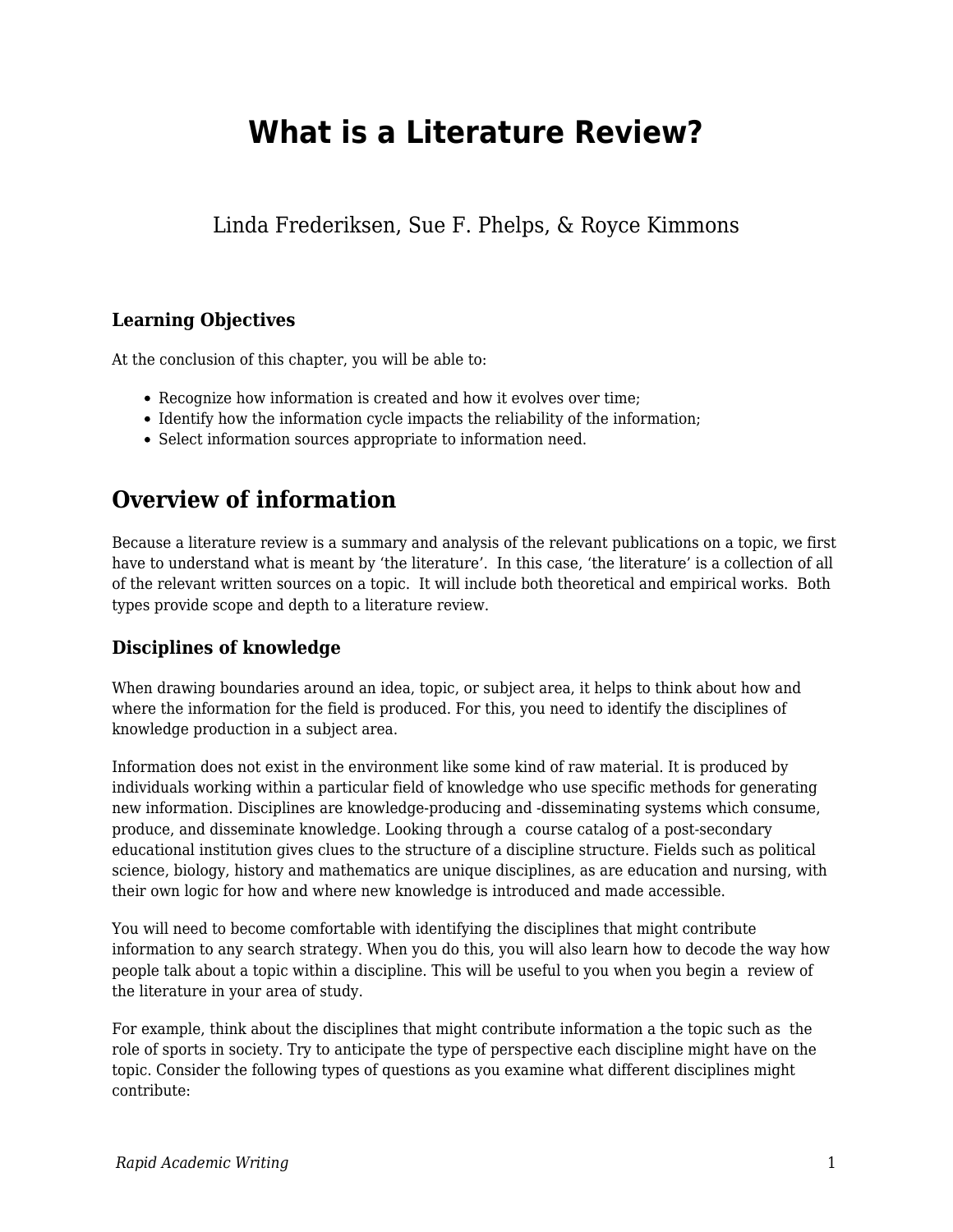- What is important about the topic to the people in that discipline?
- What is most likely to be the focus of their study about the topic?
- What perspective would they be likely to have on the topic?

What would be some key questions or issues related to the topic in education?

- how schools privilege or punish student athletes
- how young people are socialized into the ideal of team cooperation
- differences between boys' and girls' participation in organized sports

We see that a single topic can be approached from many different perspectives depending on how the disciplinary boundaries are drawn and how the topic is framed. This step of the research process requires you to make some decisions early on to focus the topic on a manageable and appropriate scope for the rest of the strategy [\(Hansen & Paul, 2015 \[https://edtechbooks.org/-MUq\]](https://edtechbooks.org/rapidwriting/lit_rev_conclusion/#ref2)).

'The literature' consists of the published works that document a scholarly conversation in a field of study. You will find, in 'the literature,' documents that explain the background of your topic so the reader knows where you found loose ends in the established research of the field and what led you to your own project. Although your own literature review will focus on primary, peer-reviewed resources, it will begin by *first* grounding yourself in background subject information generally found in secondary and tertiary sources such as books and encyclopedias. Once you have that essential overview, you delve into the seminal literature of the field. As a result, while your literature review may consist of research articles tightly focused on your topic with secondary and tertiary sources used more sparingly, all three types of information (primary, secondary, tertiary) are critical to your research.

### **Definitions**

- Theoretical discusses a theory, conceptual model or framework for understanding a problem.
- Empirical applies theory to a behavior or event and reports derived data to findings.
- Seminal "A classic work of research literature that is more than 5 years old and is marked by its uniqueness and contribution to professional knowledge" [\(Houser, 4th ed., 2018, p. 112](https://edtechbooks.org/rapidwriting/lit_rev_conclusion/#ref2) [\[https://edtechbooks.org/-MUq\]\)](https://edtechbooks.org/rapidwriting/lit_rev_conclusion/#ref2).
- Practical "... accounts of how things are done" ([Wallace & Wray, 3rd ed., 2016, p. 20](https://edtechbooks.org/rapidwriting/lit_rev_conclusion/#ref2) [\[https://edtechbooks.org/-MUq\]\)](https://edtechbooks.org/rapidwriting/lit_rev_conclusion/#ref2). Action research, in Education, refers to a wide variety of methods used to develop practical solutions. ([Great Schools Partnership, 2017](https://edtechbooks.org/rapidwriting/lit_rev_conclusion/#ref2) [\[https://edtechbooks.org/-MUq\]\)](https://edtechbooks.org/rapidwriting/lit_rev_conclusion/#ref2).
- Policy generally produced by policy-makers, such as government agencies.
- Primary published results of original research studies .
- Secondary interpret, discuss, summarize original sources
- Tertiary synthesize or distill primary and secondary sources. Examples include: encyclopedias, directories, dictionaries, handbooks, guides, classification, chronology, and other fact books.
- Grey literature research and information released by non-commercial publishers, such as government agencies, policy organizations, and think-tanks.

'The literature' is published in books, journal articles, conference proceedings, theses and dissertations. It can also be found in newspapers, encyclopedias, textbooks, as well as websites and reports written by government agencies and professional organizations. While these formats may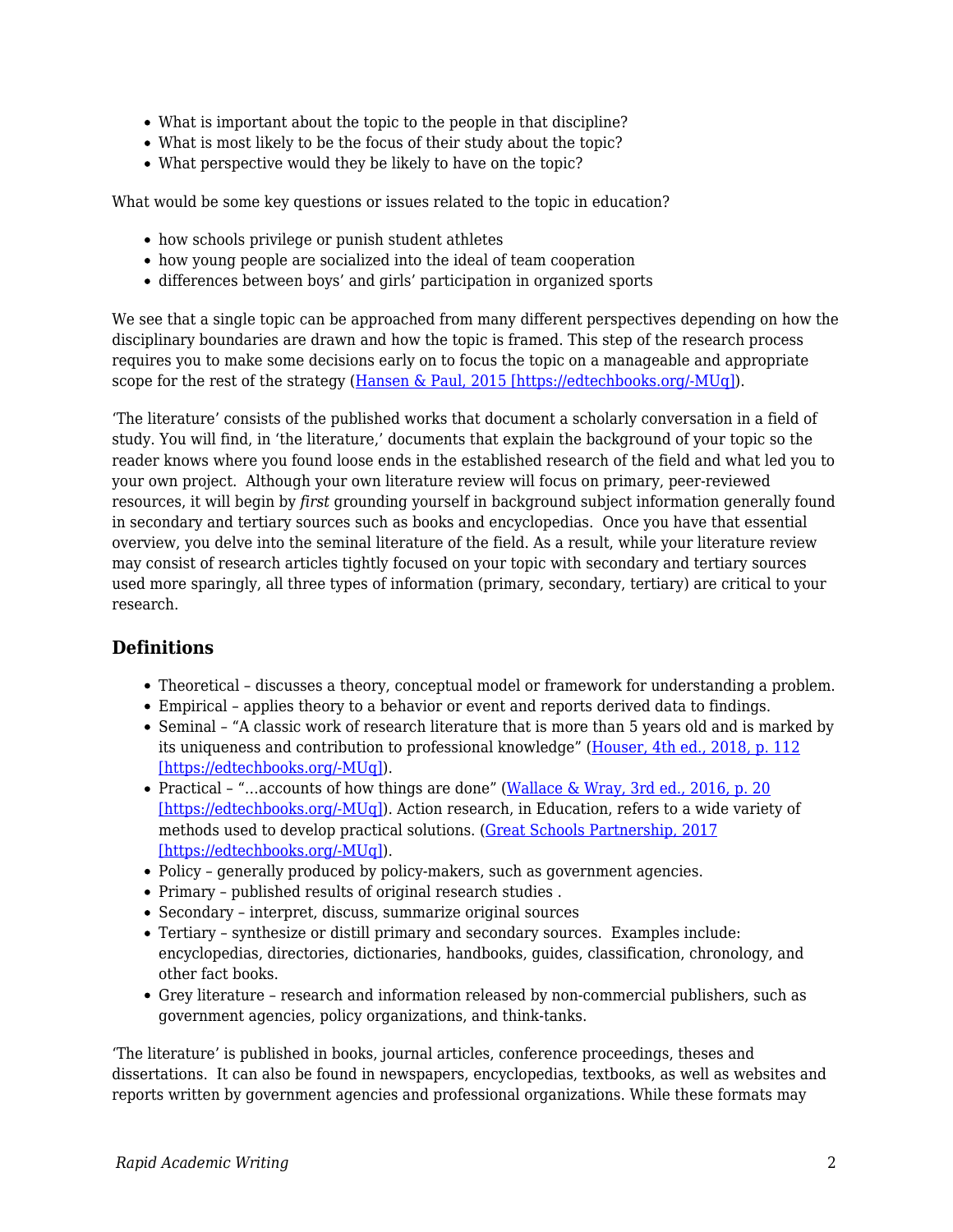contain what we define as 'the literature', not all of it will be appropriate for inclusion in your own literature review.

These sources are found through different tools that we will discuss later in this section. Although a discovery tool, such as a database or catalog, may link you to the 'the literature' not every tool is appropriate to every literature review. No single source will have all of the information resources you should consult. A comprehensive literature review should include searches in the following:

- Multiple subject and article databases
- Library and other book catalogs
- [Grey literature sources \[https://edtechbooks.org/-Po\]](http://hlwiki.slais.ubc.ca/index.php/Grey_literature)

## **Information Cycle**

To get a better idea of how the literature in a discipline develops, it's useful to see how the information publication lifecycle works. These distinct stages show how information is created, reviewed, and distributed over time.

The following chart can be used to guide you in searching literature existing at various stages of the scholarly communication process (freely accessible sources are linked, subscription or subscribed sources are listed but not linked):

| Steps in the<br><b>Scholarly</b><br>Communication<br><b>Process</b> | <b>Publication Cycle</b>                                                                                                                       | <b>Access Points</b>                                                                                                                                                                                                                                                                                                  |
|---------------------------------------------------------------------|------------------------------------------------------------------------------------------------------------------------------------------------|-----------------------------------------------------------------------------------------------------------------------------------------------------------------------------------------------------------------------------------------------------------------------------------------------------------------------|
| Research and<br>develop idea                                        | Unpublished documents such as<br>lab notebooks, personal<br>correspondence, graphs, charts,<br>grant proposals, and other 'grey<br>literature' | Limited access<br>Google Scholar [http://scholar.google.com/]<br>HSRR [https://edtechbooks.org/-CjC] (Health<br>Services and Sciences Research Resources)<br>RePORTER [https://edtechbooks.org/-CMV]<br>(Database of NIH funded research projects)<br><b>Institute of Education Sciences</b><br>[https://ies.ed.gov/] |
| Present preliminary<br>findings                                     | Preliminary reports: letters to<br>the editor or journals, brief<br>(short) communication submitted<br>to a primary journal                    | PubMed [https://edtechbooks.org/-X]r]<br>(limiting search results to Letter under<br>Limits)<br>Web of Science (Science Citation Index)                                                                                                                                                                               |
| Report research                                                     | Conference literature: preprints,<br>conference proceedings                                                                                    | PapersFirst<br>ProceedingsFirst<br>Conference web sites<br><u>Preprint services [https://osf.io/preprints/]</u>                                                                                                                                                                                                       |

Guide to searching for literature at various stages of the scholarly communication process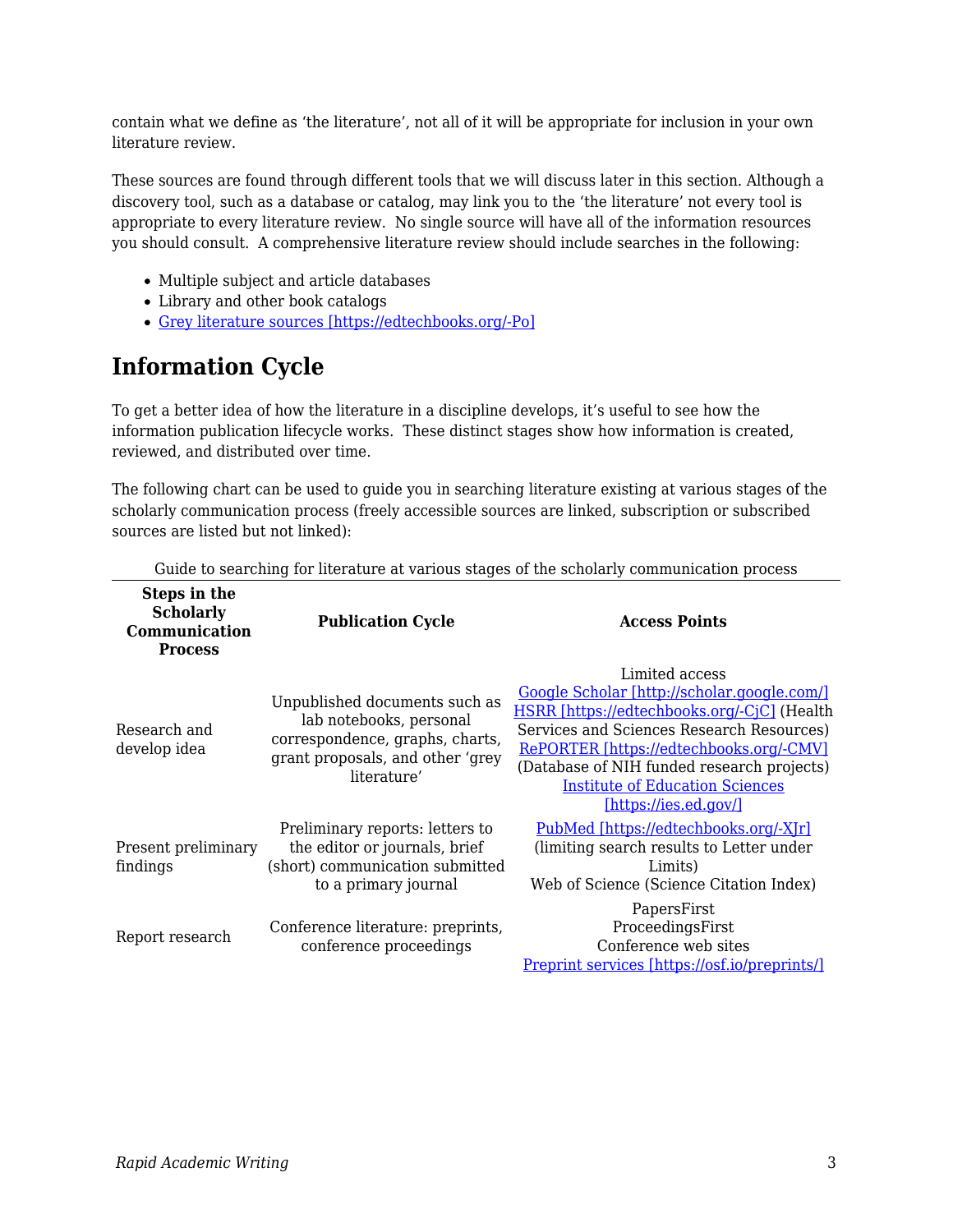|                                         |                                                                                                                     | <b>Dissertations &amp; Theses</b>                               |  |
|-----------------------------------------|---------------------------------------------------------------------------------------------------------------------|-----------------------------------------------------------------|--|
|                                         |                                                                                                                     | [https://edtechbooks.org/-GkG]                                  |  |
|                                         |                                                                                                                     | British Library EThOS [http://ethos.bl.uk/]                     |  |
|                                         | Research reports: master's<br>theses, doctoral dissertations,<br>interim or technical reports                       | <b>Theses Canada Portal</b>                                     |  |
|                                         |                                                                                                                     | [https://edtechbooks.org/-vBz]                                  |  |
|                                         |                                                                                                                     | <b>Electronic Theses and Dissertations Center</b>               |  |
|                                         |                                                                                                                     | [http://etd.ohiolink.edu/]                                      |  |
|                                         |                                                                                                                     | PubMed [https://edtechbooks.org/-                               |  |
|                                         |                                                                                                                     | XIr](limiting search results to Technical                       |  |
|                                         |                                                                                                                     | Report under Limits)                                            |  |
|                                         |                                                                                                                     | <b>Current Grey Literature Report</b>                           |  |
|                                         |                                                                                                                     | [https://edtechbooks.org/-Weq]                                  |  |
|                                         |                                                                                                                     | Professional association web sites                              |  |
|                                         |                                                                                                                     | OpenDOAR [http://www.opendoar.org/]                             |  |
| Publish research                        | Research paper (scholarly<br>journal articles): research<br>papers published in peer-<br>reviewed/refereed journals | PubMed [https://edtechbooks.org/-XJr]                           |  |
|                                         |                                                                                                                     | <b>CINAHL</b>                                                   |  |
|                                         |                                                                                                                     | PsycINFO                                                        |  |
|                                         |                                                                                                                     | Web of Science                                                  |  |
|                                         |                                                                                                                     | ERIC [https://eric.ed.gov/]                                     |  |
|                                         | Newspapers, popular magazines,                                                                                      | PubMed [https://edtechbooks.org/-XJr]                           |  |
| Popularize research<br>findings         |                                                                                                                     | (limiting search results to News and                            |  |
|                                         | TV news reports, trade                                                                                              | Newspaper Article under Limits)                                 |  |
|                                         | publications, web sites                                                                                             | Media outlets                                                   |  |
|                                         |                                                                                                                     | Internet search engines                                         |  |
| Compact and<br>repackage<br>information |                                                                                                                     | <b>Cochrane Library</b>                                         |  |
|                                         | Reviews, systematic reviews,<br>guidelines, textbooks,                                                              | [https://edtechbooks.org/-vzc]                                  |  |
|                                         |                                                                                                                     |                                                                 |  |
|                                         | handbooks, yearbooks,<br>encyclopedias                                                                              | <b>Library Catalogs</b><br>WorldCat [https://www.worldcat.org/] |  |
|                                         |                                                                                                                     |                                                                 |  |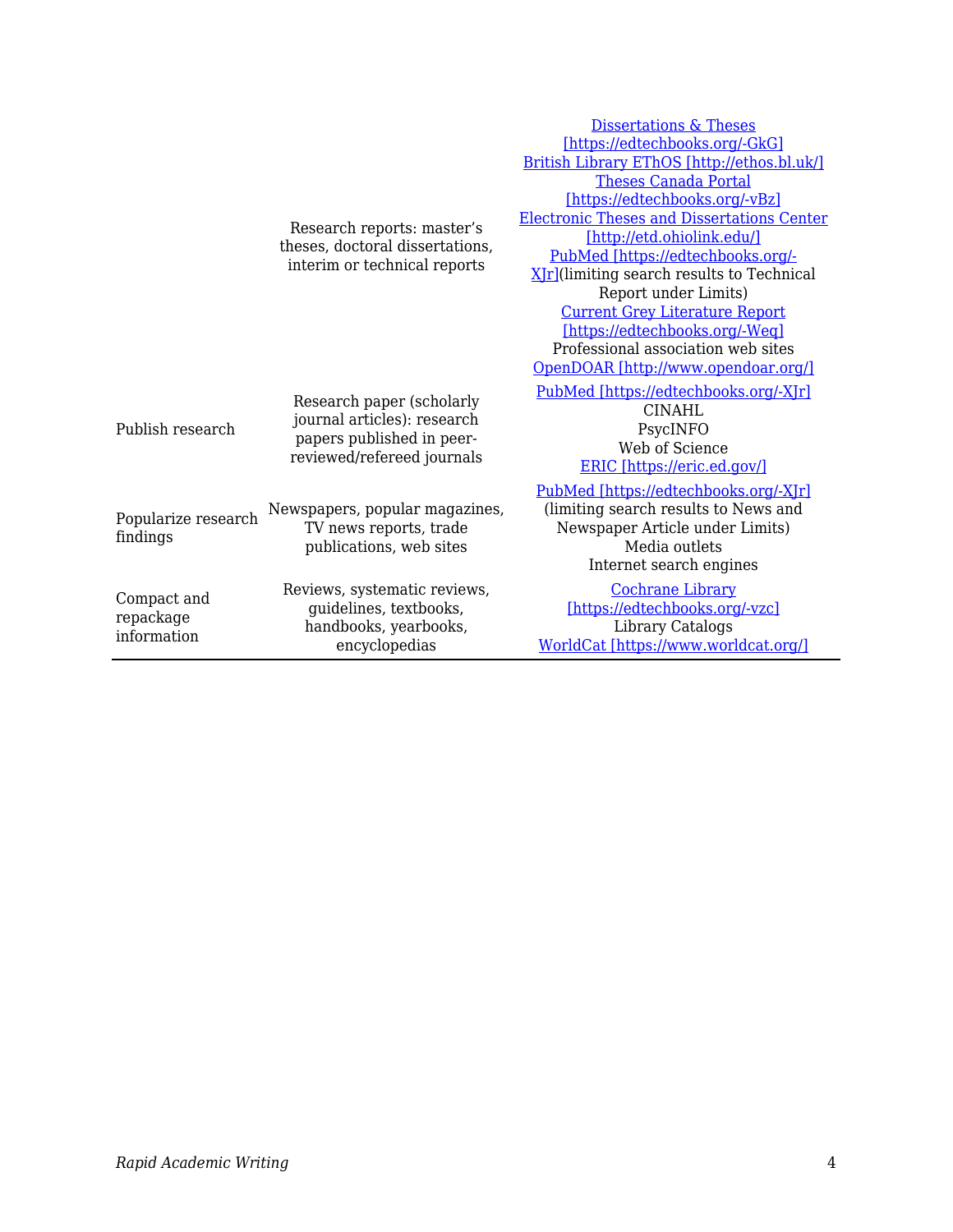

## **Information Types**

To continue our discussion of information sources, there are two ways published information in the field can be categorized:

- Articles by the type of periodical in which an article it is published, for example, **magazine, trade, or scholarly publications**.
- Where the material is located in the information cycle, as in **primary, secondary, or tertiary information sources**.

### **Popular, Trade, or Scholarly publications**

### **Types of Periodicals**

Journals, trade publications, and magazines are all periodicals, and articles from these publications they can all look similar article by article when you are searching in the databases. It is good to review the differences and think about when to use information from each type of periodical.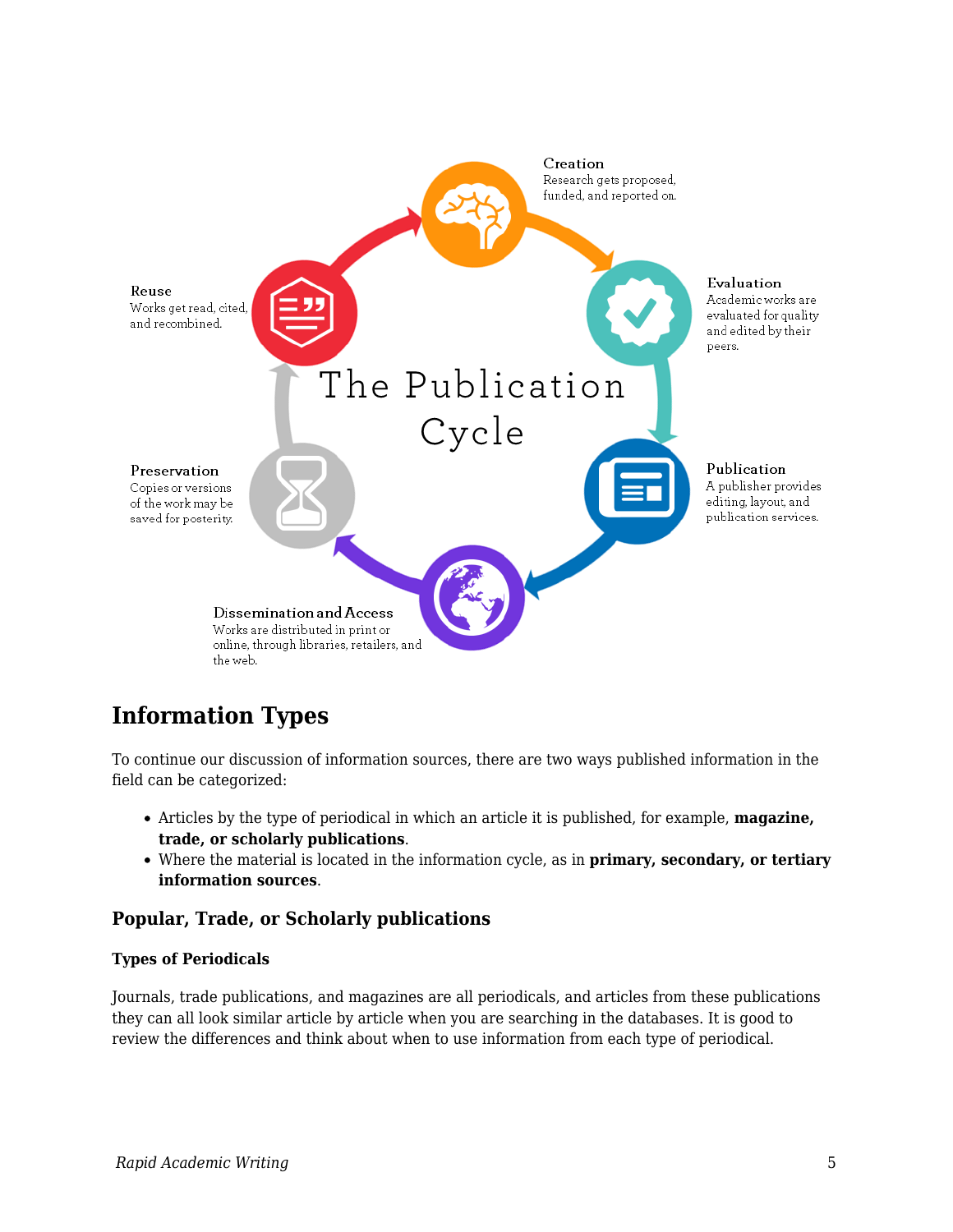#### **Magazines**

A magazine is a collection of articles and images about diverse topics of popular interest and current events.

Features of magazines:

- articles are usually written by journalists
- articles are written for the average adult
- articles tend to be short
- articles rarely provides a list of reference sources at the end of the article
- lots of color images and advertisements
- the decision about what goes into the magazine is made by an editor or publisher
- magazines can have broad appeal, like *Time* and *Newsweek*, or a narrow focus, like *Sports Illustrated* and *Mother Earth News*.



Popular **magazines** like *Psychology Today*, *Sports Illustrated*, and *Rolling Stone* can be good sources for articles on recent events or pop-culture topics, while *Harpers*, *Scientific American*, and *The New Republic* will offer more in-depth articles on a wider range of subjects. These articles are geared towards readers who, although not experts, are knowledgeable about the issues presented.

#### **Trade Publications**

Trade publications or trade journals are periodicals directed to members of a specific profession. They often have information about industry trends and practical information for people working in the field.

Features of trade publications: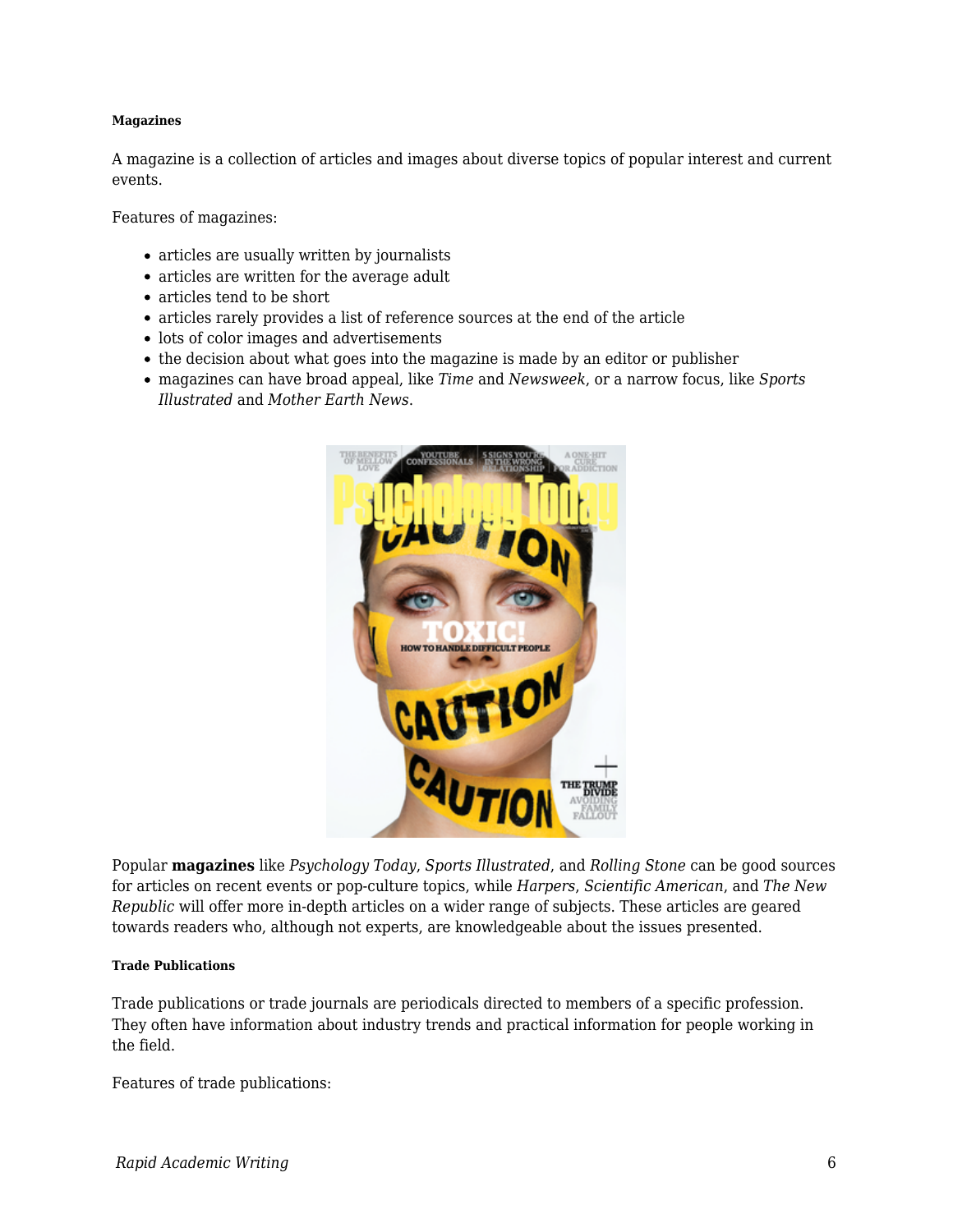- Authors are specialists in their fields
- Focused on members of a specific industry or profession
- No peer review process
- Include photographs, illustrations, charts, and graphs, often in color
- Technical vocabulary



**Trade publications** are geared towards professionals in a discipline. They report news and trends in a field, but not original research. They may provide product or service reviews, job listings, and advertisements.

#### **Scholarly, Academic, and Scientific Publications**

Scholarly, academic, and scientific publications are a collections of articles written by scholars in an academic or professional field. Most journals are peer-reviewed or refereed, which means a panel of scholars reviews articles to decide if they should be accepted into a specific publication. Journal articles are the main source of information for researchers and for literature reviews.

Features of journals:

- written by scholars and subject experts
- author' credentials and institution will be identified
- written for other scholars
- dedicated to a specific discipline that it covers in depth
- often report on original or innovative research
- long articles, often 5-15 pages or more
- articles almost always include a list of sources at the end (Works Cited, References, Sources, or Bibliography) that point back to where the information was derived
- no or very few advertisements
- published by organizations or associations to advance their specialized body of knowledge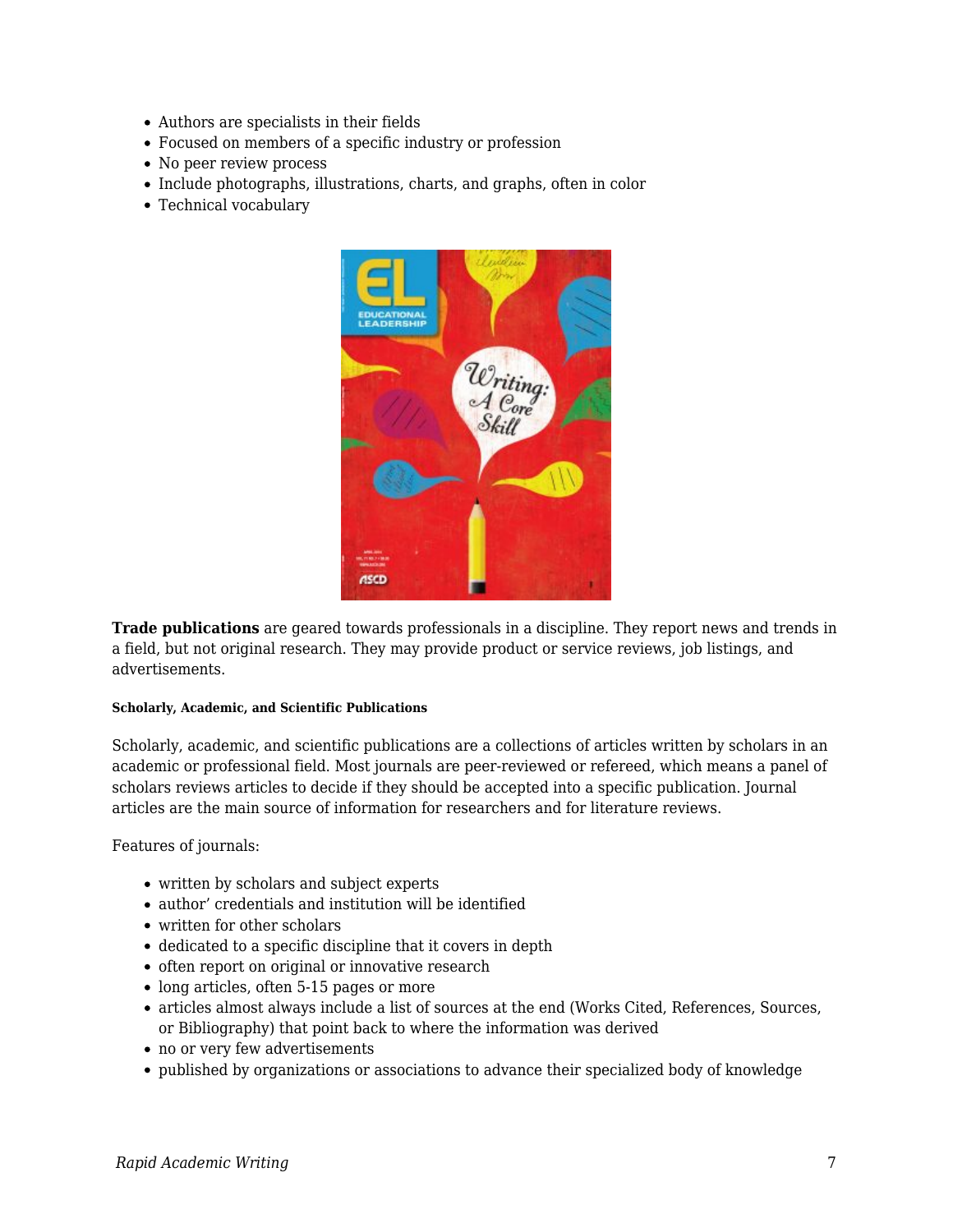

**Scholarly journals** provider articles of interest to experts or researchers in a discipline. An editorial board of respected scholars (peers) reviews all articles submitted to a journal. They decide if the article provides a noteworthy contribution to the field and should be published. There are typically few little or no advertisements. Articles published in scholarly journals will include a list of references.

### **A word about open access journals**

Increasingly, scholars are publishing findings and original research in *open access journals*. *Open access journals* are scholarly and peer-reviewed and open access publishers provide unrestricted access and unrestricted use. Open access is a means of disseminating scholarly research that breaks from the traditional subscription model of academic publishing. It is free of charge to readers and because it is online, it is available at anytime, anywhere in the world, to anyone with access to the internet. The Directory of Open Access Journals [\(DOAJ \[https://doaj.org/\]\)](https://doaj.org/) indexes and provides access to high-quality, peer-reviewed scholarly articles.

In summary, newspapers and other popular press publications are useful for getting general topic ideas. Trade publications are useful for practical application in a profession and may also be a good source of keywords for future searching. Scholarly journals are the conversation of the scholars who are doing research in a specific discipline and publishing their research findings.

#### **Primary, Secondary, and Tertiary Sources**

**Primary sources** of information are those types of information that come first. Some examples of primary sources are:

- original research, like data from an experiment with plankton.
- diaries, journals, photographs
- data from the census bureau or a survey you have done
- original documents, like the constitution or a birth certificate
- newspapers are primary sources when they report current events or current opinion
- speeches, interviews, email, letters
- religious books
- personal memoirs and autobiographies
- art work
- pottery or weavings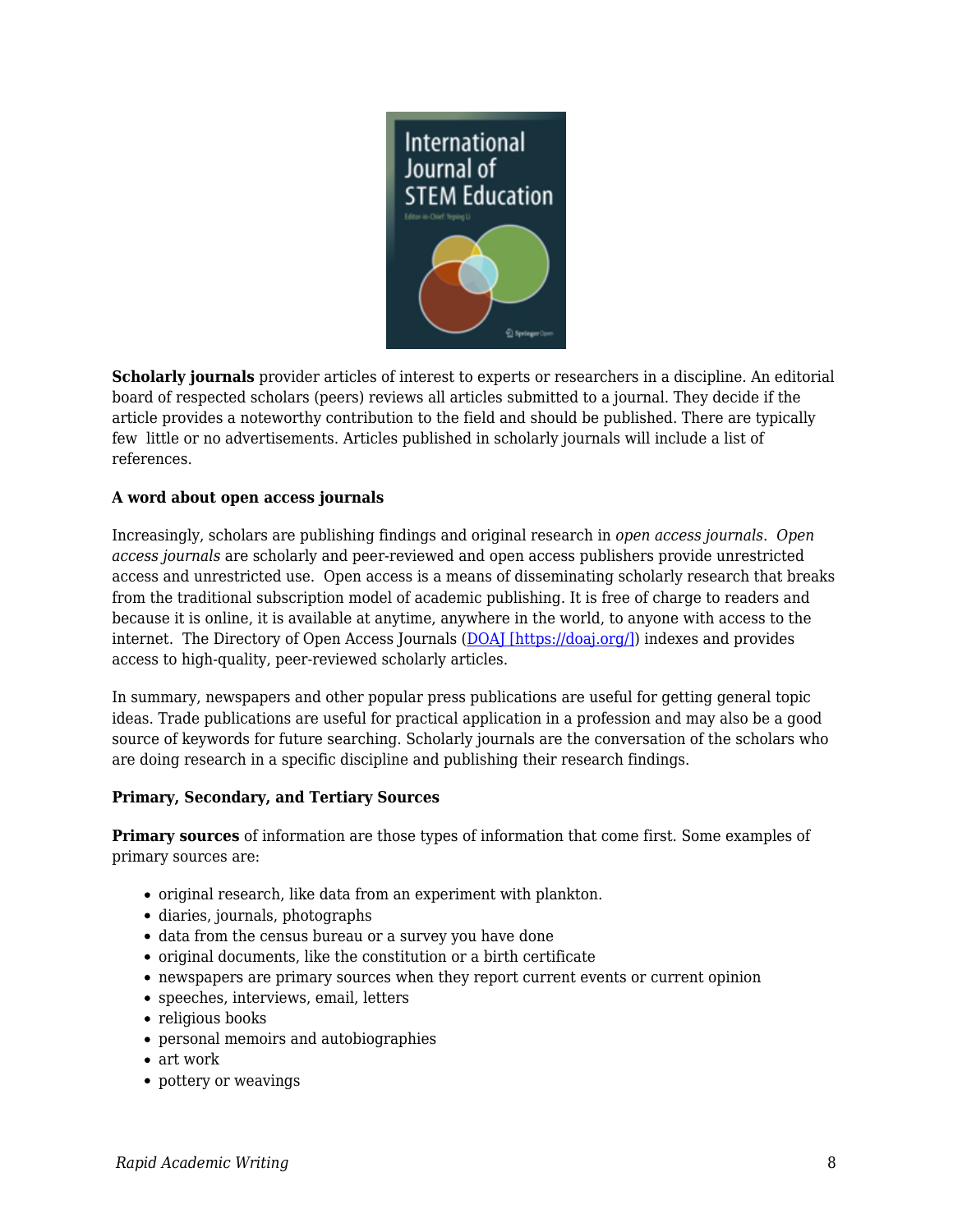There are different types of primary sources for different disciplines. In the discipline of history, for example, a diary or transcript of a speech is a primary source. In education and nursing, primary sources will generally be original research, including data sets.

**Secondary sources** are written about primary sources to interpret or analyze them. They are a step or more removed from the primary event or item. Some examples of secondary sources are:

- commentaries on speeches
- critiques of plays, journalism, or books
- a journal article that talks about a primary source such as an interpretation of Steinbeck's The Grapes of Wrath, or the flower symbolism of Monet's water garden paintings
- textbooks (can also be considered tertiary)
- biographies
- encyclopedias
- websites

**Tertiary sources** are further removed from the original material and are a distillation and collection of primary and secondary sources. Some examples are:

- bibliography of critical works about an author
- textbooks (also considered secondary)
- factbooks
- quidebooks
- manuals

A comparison of information sources across disciplines:

| <b>Subject</b> | Primary                                                                        | <b>Secondary</b>                                                   | <b>Tertiary</b>                                         |
|----------------|--------------------------------------------------------------------------------|--------------------------------------------------------------------|---------------------------------------------------------|
| Education      | Journal article reporting on<br>quantitative study of after<br>school programs | Article in Teacher Magazine<br>about after school programs         | Handbook of afterschool<br>programming ERIC<br>database |
| Psychology     | Patient notes taken by<br>clinical psychologist                                | Magazine article about the<br>patient's psychological<br>condition | Textbook on clinical<br>psychology                      |

## **Information Sources**

In this section, we discuss how to find not only information, but the sources of information in your discipline or topic area. As we see in the graphic and chart above, the information you need for your literature review will be located in multiple places. How and where research and publication occurs drives how and where the information is located, which in turn determines how you will discover and retrieve it. When we talk about information sources for a literature review in education or nursing, we generally mean these five areas: the internet, reference material and other books, empirical or evidence-based articles in scholarly, peer-reviewed journals, conference proceedings and papers, dissertations and theses, and grey literature.

### **Web**

The internet can be an excellent place to satisfy some initial research needs.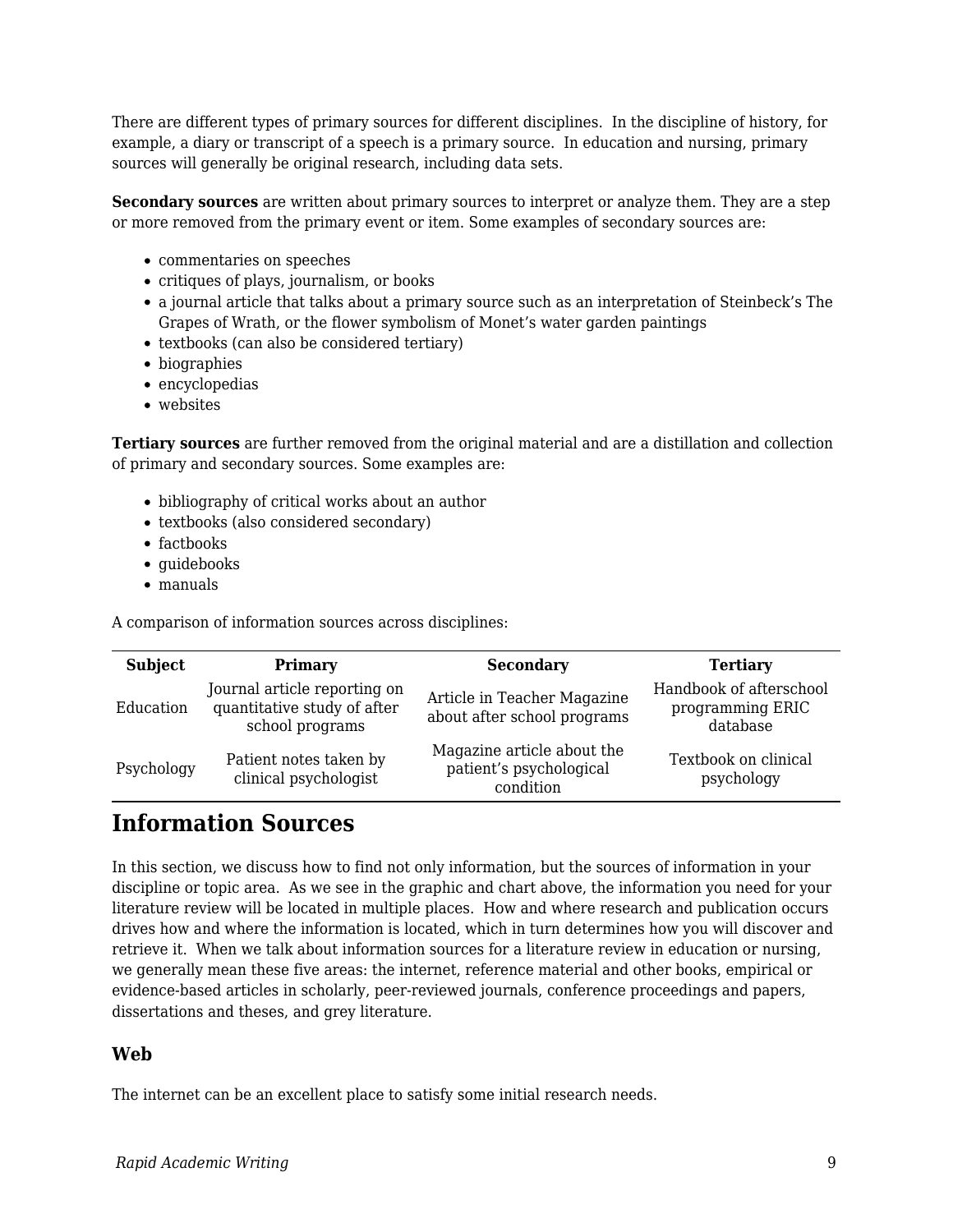- It is a good resource for background information and for finding keywords for searching in the library catalog and databases.
- It is a good tool for locating professional organizations and searching for information and the names of experts in a given discipline.
- [Google Scholar \[https://scholar.google.com/\]](https://scholar.google.com/) is a useful discovery tool for citations, especially if you are trying to get the lay of the land surrounding your topic or if you are having a problem with keywords in the databases. You can find some information to refine your search terms. It is NOT acceptable to depend on Google Scholar for finding articles because of the spotty coverage and lack of adequate search features.

### **Books and Reference Sources**

Reference materials and books are available in both **print** and **electronic** formats. They provide gateway knowledge to a subject area and are useful at the **beginning** of the research process to:

- Get an overview of the topic, learn the scope, key definitions, significant figures who are involved, and important timelines;
- Discover the foundations of a topic;
- Learn essential definitions, vocabulary terms, and keywords you can use in your literature searching strategy.

### **Scholarly Articles in Journals**

Another major category of information sources is scholarly information produced by subject experts working in academic institutions, research centers, and scholarly organizations. Scholars and researchers generate information that advances our knowledge and understanding of the world. The research they do creates new opportunities for inventions, practical applications, and new approaches to solving problems or understanding issues.

Academics, researchers and students at universities make their contributions to scholarly knowledge available in many forms:

- masters' theses
- doctoral dissertations
- conference papers
- journal articles and books
- individual scholars' web pages
- web pages developed by the researcher's home institution (Hansen & Paul, 2015).

Scholars and researchers introduce their discoveries to the world in a formal system of information dissemination that has developed over centuries. Because scholarly research undergoes a process of "peer review" before being published (meaning that other experts review the work and pass judgment about whether it is worthy of publication), the information you find from scholarly sources meets preset standards for accuracy, credibility and validity in that field.

Likewise, scholarly journal articles are generally considered to be among the most reliable sources of information because they have gone through a peer-review process.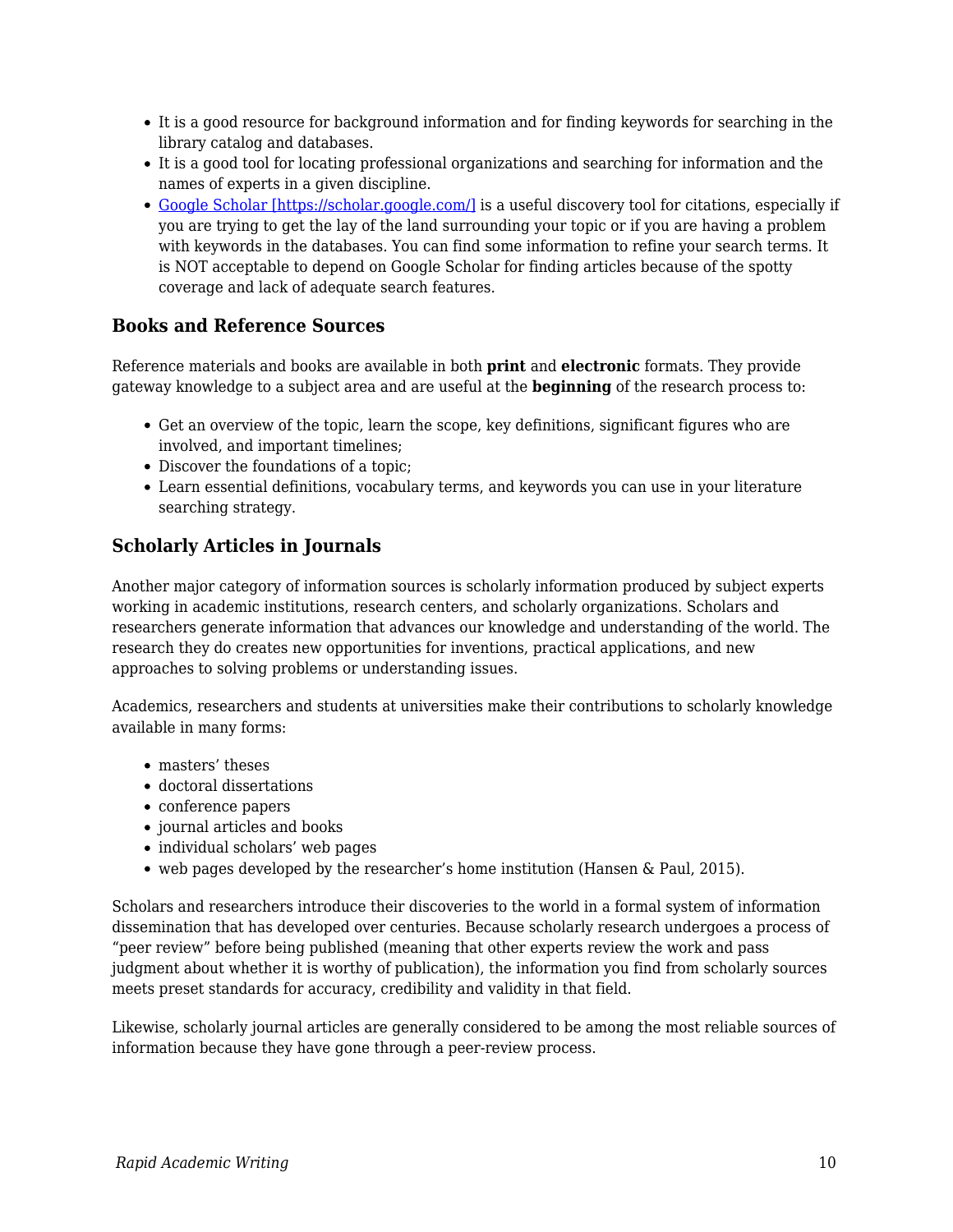### **Conference Papers & Proceedings**

Conferences are a major source of emerging research where researchers present papers on their current research and obtain feedback from the audience. The papers presented in the conference are then usually published in a volume called a conference proceeding. Conference proceedings highlight current discussion in a discipline and can lead you to scholars who are interested in specific research areas.

A word about conference papers: several factors contribute to making these documents difficult to find. It may be months before a paper is published as a journal article, or it may never be published. Publishers and professional associations are inconsistent in how they publish proceedings. For example, the papers from an annual conference may be published as individual, stand-alone titles, which may be indexed in a library catalog, or the conference proceedings may be treated more like a periodical or serial and, therefore, indexed in a journal database.

It is not unusual that papers delivered at professional conferences are not published in print or electronic form, although an abstract may be available. In these cases, the full paper may only be available from the author or authors.

The most important thing to remember is that if you have any difficulty finding a conference proceeding or paper, ask a librarian for assistance.

### **Dissertations and Theses**

Dissertations and theses can be rich sources of information and have extensive reference lists to scan for resources. They are considered gray literature, so are not "peer reviewed". The accuracy and validity of the paper itself may depend on the school that awarded the doctoral or master's degree to the author.

## **Conclusion**

In thinking about 'the literature' of your discipline, you are beginning the first step in writing your own literature review. By understanding what the literature in your field is, as well as how and when it is generated, you begin to know what is available and where to look for it.

We briefly discussed seven types of (sometimes overlapping) information:

- information found on the web
- information found in reference books and monographs
- information found in scholarly journals
- information found in conference proceedings and papers
- information found in dissertations and theses
- information found in magazines and trade journals
- information that is primary, secondary, or tertiary.

By conceptualizing or scoping how and where the literature of your discipline or topic area is generated, you have started on your way to writing your own literature review.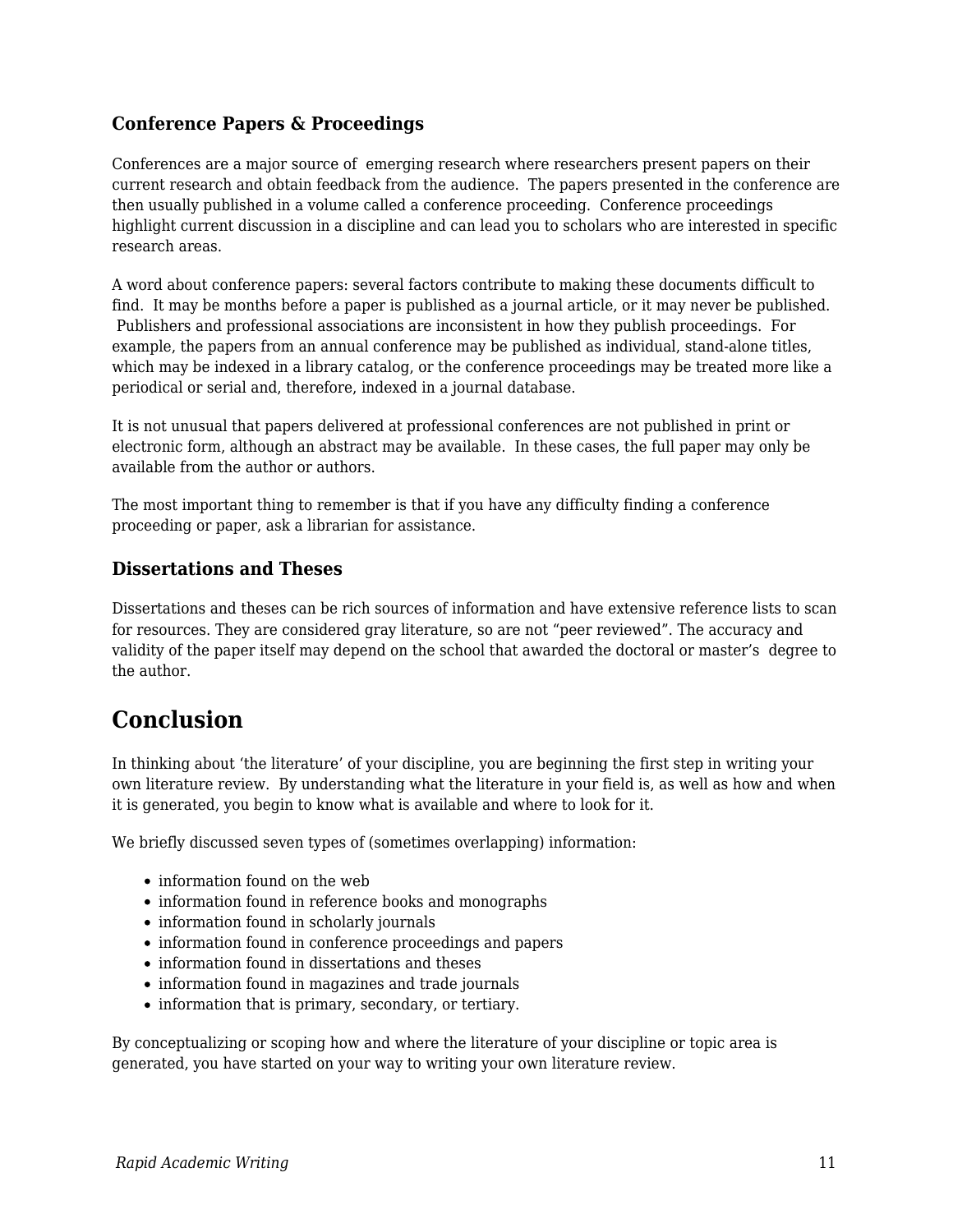

Information literacy skills

Finally, remember:

"All information sources are not created equal. Sources can vary greatly in terms of how carefully they are researched, written, edited, and reviewed for accuracy. Common sense will help you identify obviously questionable sources, such as tabloids that feature tales of alien abductions, or personal websites with glaring typos. Sometimes, however, a source's reliability—or lack of it—is not so obvious…You will consider criteria such as the type of source, its intended purpose and audience, the author's (or authors') qualifications, the publication's reputation, any indications of bias or hidden agendas, how current the source is, and the overall quality of the writing, thinking, and design." [\(Writing for Success, 2015, p. 448 \[https://edtechbooks.org/-MUq\]\)](https://edtechbooks.org/rapidwriting/lit_rev_conclusion/#ref2).

We will cover how to evaluate sources in more detail in a later chapter.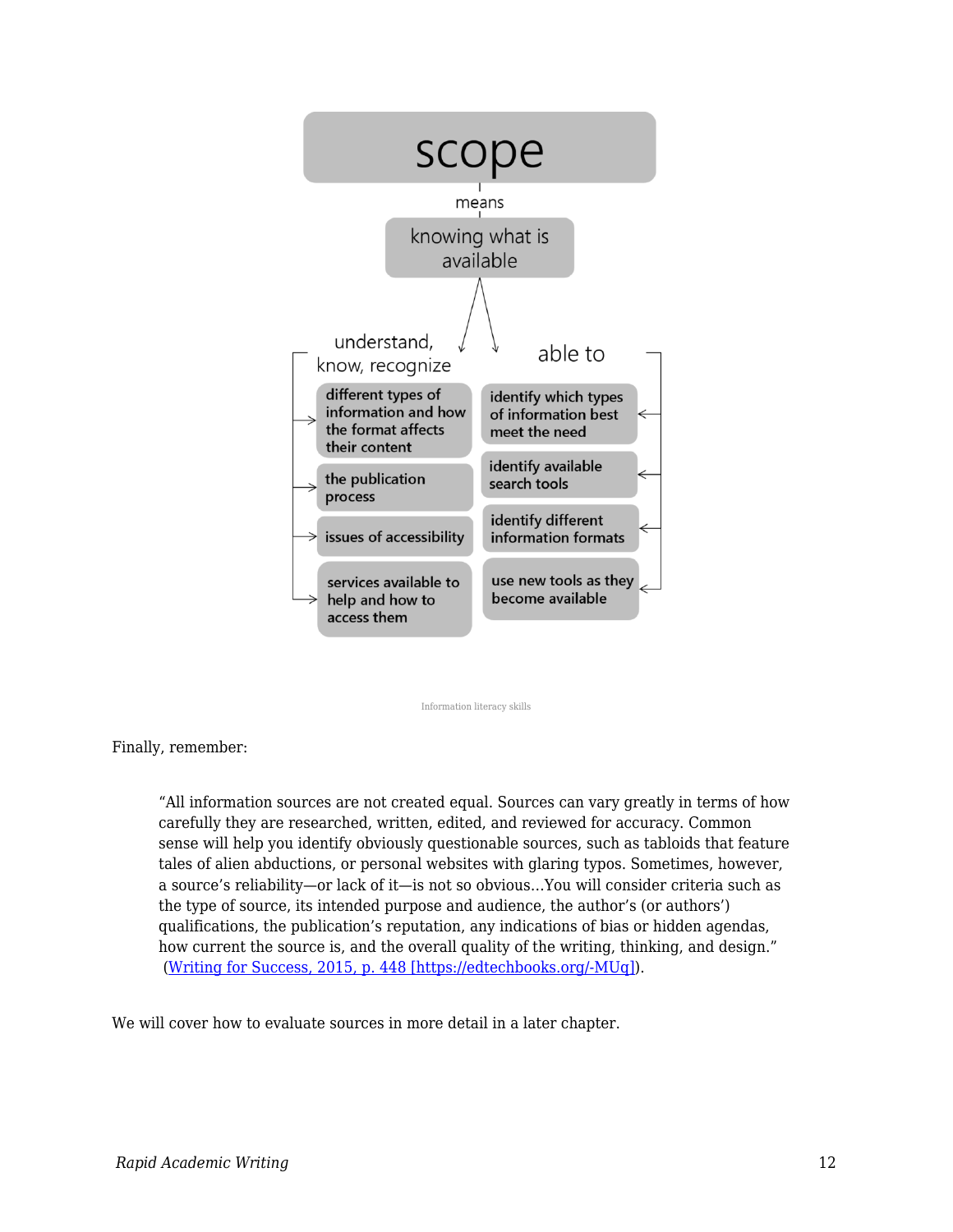### **Practice**

For each of these information needs, indicate what resources would be the best fit to answer your question. There may be more than one source so don't feel like you have to limit yourself to only one. See Answer Key for the correct response.

- 1. You are to write a brief paper on a theory that you only vaguely understand. You need some basic information. Where would you look?
- 2. If you heard something on the radio about a recent research involving an herbal intervention for weight loss where could you find the actual study?
- 3. You are going to be doing an internship in a group home for young men. You have heard that one issue that comes up for them is anger. Where would you look for practical interventions to help you manage this problem if it came up?
- 4. You have the opportunity to work on a research project through a grant proposal. You need to justify the research question and show that there is an interest and a need for this research. What resources would you cite in your application?
- 5. You have been assigned a project to find primary sources about classroom discipline used in early 20th-century schools. What primary sources could you use and where would you find them?
- 6. You have an idea for a great thesis but you are afraid that it has been done before. Since you would like to do something original, where could you find out if someone else has done the project?
- 7. There was a post on Facebook that welfare recipients in Arizona were recently tested for drug use with only three in 140,000 having positive results. Where can I find out if this number is accurate?

### **Test Yourself**

### **Question 1**

Match the type of periodical to its content

#### **Trade publication**

- a. Contains articles about a variety of topics of popular interest; also contains advertising.
- b. Has information about industry trends and practical information for professionals in a field.
- c. Contains articles written by scholars in an academic field and reviewed by experts in that field.

#### **Scholarly journal**

- a. Contains articles about a variety of topics of popular interest; also contains advertising.
- b. Has information about industry trends and practical information for professionals in a field.
- c. Contains articles written by scholars in an academic field and reviewed by experts in that field.

#### **Magazine**

- a. Contains articles about a variety of topics of popular interest; also contains advertising.
- b. Has information about industry trends and practical information for professionals in a field.
- c. Contains articles written by scholars in an academic field and reviewed by experts in that field.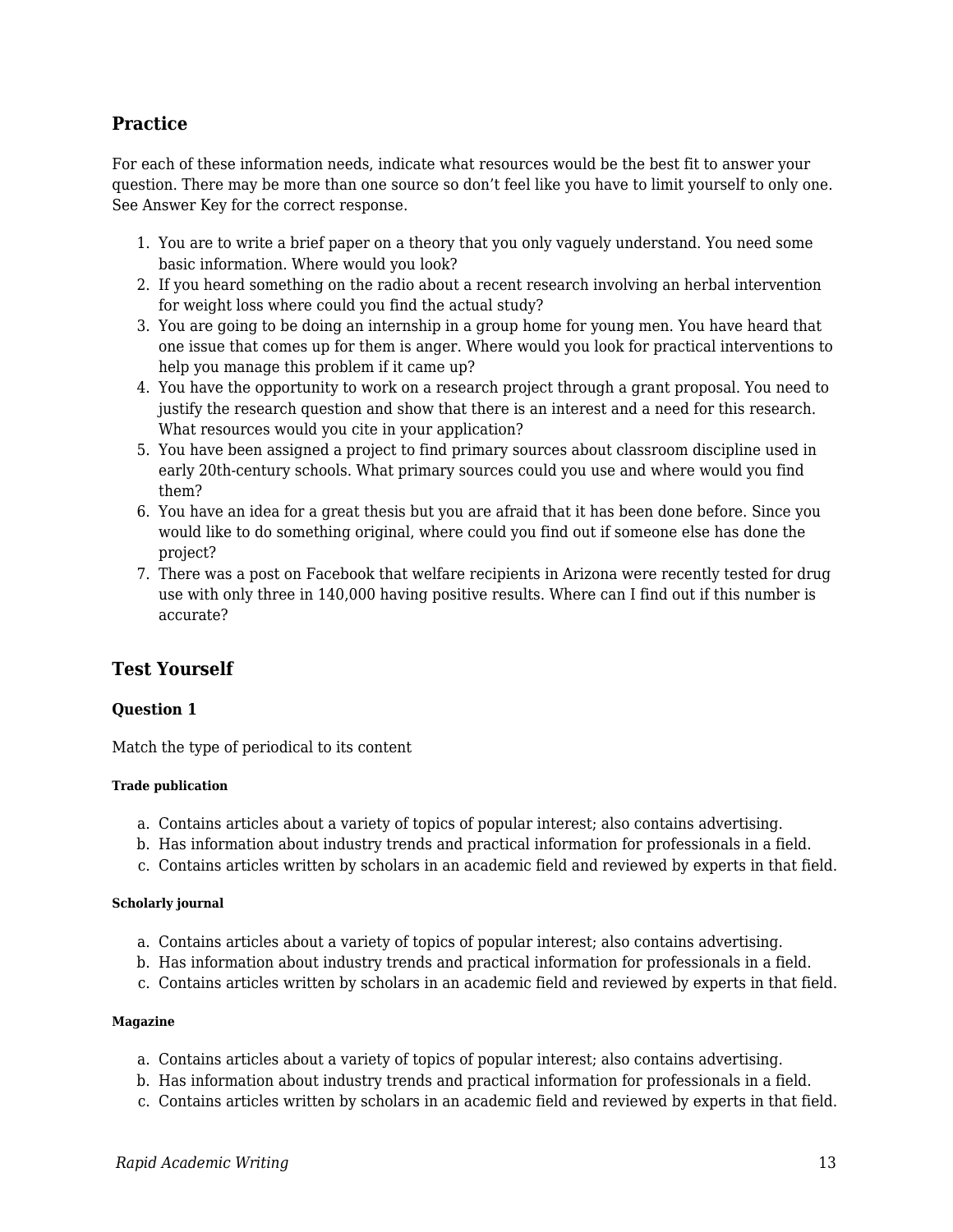### **Question 3**

Given what you know about information types and sources, which of the following is the most accurate and reliable.

- a. Books and encyclopedias.
- b. News broadcasts and social media directly following an event.
- c. Analysis of an event in the news media or popular magazine weeks after an event.
- d. Articles written by scholars and published in a journal.

#### **Question 4**

Given what you know about information types and sources, which of the following is the least accurate and reliable.

- a. Books and encyclopedias.
- b. News broadcasts and social media directly following an event.
- c. Analysis of an event in the news media or popular magazine weeks after an event.
- d. Articles written by scholars and published in a journal.

#### **Question 5**

What is information called that is either a diary, a speech, original research, data, artwork, or a religious book.

- a. Primary
- b. Secondary
- c. Tertiary
- d. Empirical

#### **Question 6**

To find the best information in the databases you need to use keywords that are used by the scholars. Where do you find out what keywords to try?

- a. From websites
- b. In journal articles
- c. In books

#### **Question 7**

Which of the following is NOT true about scholarly journals?

- a. They contain the conversation of the scholars on a particular subject.
- b. They are of interest to the general public.
- c. The articles are followed by an extensive reference list.
- d. They contain reports of original research.